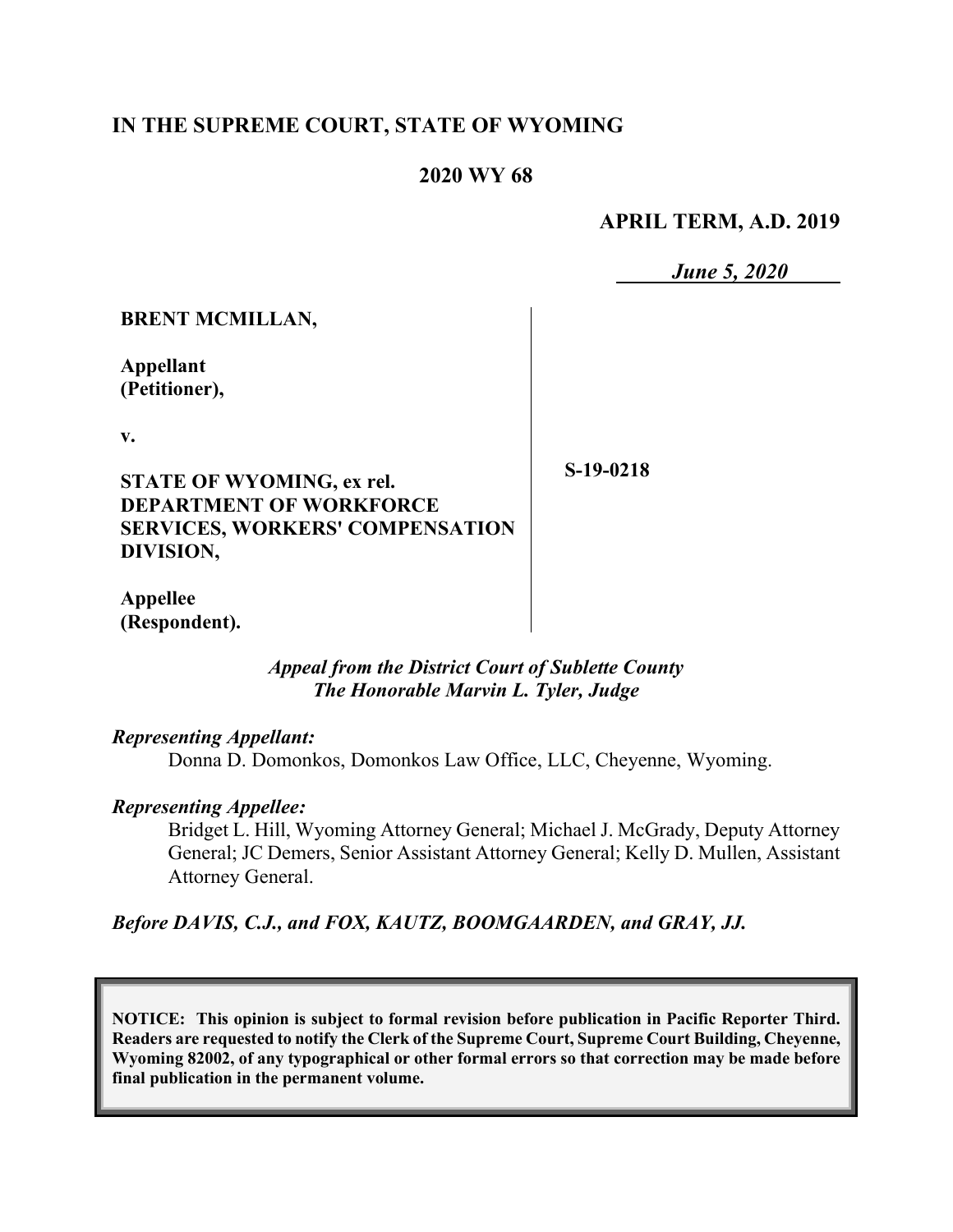#### **BOOMGAARDEN, Justice.**

[¶1] Brent McMillan sought workers' compensation benefits listing various symptoms he experienced while working for Unit Drilling Company. Doctors ultimately diagnosed Mr. McMillan with smoldering multiple myeloma. The Wyoming Workers' Safety and Compensation Division (the Division) denied benefits because Mr. McMillan failed to establish a causal connection between his injury and employment.<sup>[1](#page-1-0)</sup> The Medical Commission (the Commission) upheld the denial, rejecting the opinions of Mr. McMillan's medical experts. The district court affirmed the Commission's decision. We too affirm.

### *ISSUE*

[¶2] Is the Commission's determination that Mr. McMillan failed to meet his burden under Wyo. Stat. Ann.  $\S 27$ -14-603(a) for an injury occurring over a substantial period of time contrary to the overwhelming weight of the evidence?

### *FACTS*

[¶3] Mr. McMillan worked for Unit Drilling Company for two and a half years—from mid-2011 until November 2013—as a "floor hand" on an oil rig in Sublette County, Wyoming. In that capacity, he "managed the drilling fluid" and helped maintain the rig. When handling dry chemicals, he wore a dust mask, a face shield, and safety glasses. He worked a 12-hour shift for 14 days in a row and then had 14 days off.

[¶4] In spring of 2013, Mr. McMillan visited his primary physician because he felt tired and achy. His physician attributed these symptoms to his age and job, as he was a 40-yearold working with 20-year-olds. Over the course of a couple weeks in November 2013, Mr. McMillan had three separate "episodes" at work. During the first episode in early November, he felt dizzy and nauseous; he also had a migraine and blurry vision. During the second episode a week later, he had severe abdominal pain and temporarily lost control of his legs, bladder, and bowels. During the third episode in mid to late November, he had muscle spasms, nausea, headache, blurred vision, numbness in his hands, arms, and feet, a burning sensation in his legs, and tremors. Mr. McMillan finished his two-week shift and sought medical treatment. A diagnosis proved elusive until spring of 2015, when Charles Petrunin, M.D., diagnosed him with smoldering multiple myeloma.<sup>[2](#page-1-1)</sup>

<span id="page-1-0"></span><sup>&</sup>lt;sup>1</sup> The Division also denied benefits because Mr. McMillan did not timely file his claim. The Office of Administrative Hearings bifurcated the proceedings, submitting the causation issue to the Commission. The timeliness question is not before this Court.

<span id="page-1-1"></span><sup>&</sup>lt;sup>2</sup> Dr. Petrunin explained it was difficult to diagnose Mr. McMillan because his symptoms did not "fit into any one particular category or one particular unifying diagnosis very easily." Finding a unifying diagnosis "require[d] excluding other possibilities." In addition, Mr. McMillan had a "slowly progressive disease with symptoms that come on very gradually over time as opposed to an acute illness where changes happen very quickly and can be more easily characterized."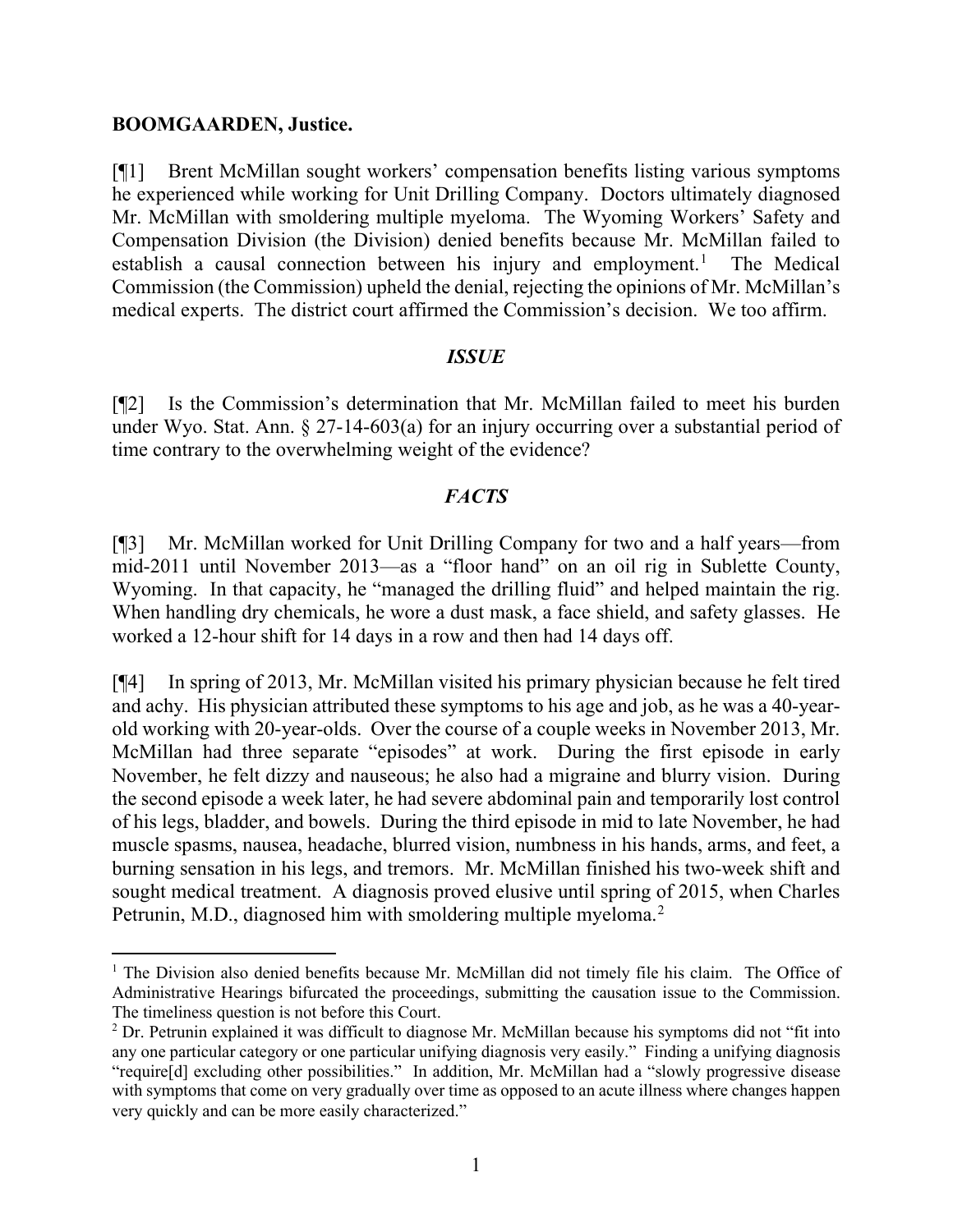[¶5] In October 2015, Mr. McMillan filed a Report of Injury with the Division claiming he injured his entire body on November 13, 2013, while working for Unit Drilling Company. The report stated his injury consisted of nerve demyelination, neuropathy, chronic pain, attack of the central nervous system, seizure-like symptoms and loss of bowel and bladder control. It further stated his doctors believed toxic chemical absorption and inhalation caused his injury. The Division denied benefits because Mr. McMillan did not submit evidence establishing a causal connection between his injury and employment as required by Wyo. Stat. Ann. § 27-14-603(a). Mr. McMillan objected and the Office of Administrative Hearings referred his claim to the Commission.

[¶6] The Commission held an evidentiary hearing in May 2018. In support of his claim, Mr. McMillan submitted hundreds of pages of medical records, and deposition transcripts from David Carpenter, M.D., Dr. Gillespie, and Dr. Petrunin. Mr. McMillan testified at the hearing. He generally asserted that his medical condition related to the high concentration of different chemicals released into the air during drilling and fracking, noting that during his last year of employment two fracking rigs were located within 800 feet of his oil rig and those workers wore hazardous material suits and respirators. In opposition, the Division relied on Mr. McMillan's deposition transcript, which revealed alternative sources of chemical exposure and possible explanations for some of his symptoms unrelated to his employment at Unit Drilling Company.

[¶7] The Commission "ultimately found the opinions of Drs. Carpenter, Gillespie, and Petrunin lacked expertise or lacked foundation[.]" In sum, the Commission determined Dr. Carpenter based his opinion on a study of air concentrations of volatile compounds near oil and gas production sites geographically distanced from those Mr. McMillan worked on. Dr. Gillespie admitted he "did not possess the requisite expertise to opine on the issue of causation[.]" And Dr. Petrunin's opinions "were medically sound but [] lacked an underlying factual basis as applied to [Mr. McMillan]." Having rejected those opinions, the Commission concluded Mr. McMillan failed to meet his burden of proof under Wyo. Stat. Ann. § 27-14-60[3](#page-2-0)(a)(i)–(iii) and upheld the Division's denial of benefits.<sup>3</sup> The district court affirmed the Commission's decision. Mr. McMillan timely appealed.

<span id="page-2-0"></span>Mr. McMillan's primary care physician, Gordon Gillespie, M.D., described smoldering multiple myeloma as "a syndrome where people develop a monoclonal population of the B cells that become plasma cells" and overpopulate. "Multiple myeloma causes a constellation of neurologic systems including protein abnormalities, thickening of the serum and increased blood viscosity, increased calcium level, infiltration into multiple organs, in particular into the kidneys, causing kidney insufficiency, . . . fatigue, dizziness, and tingling-type symptoms." While doctors generally treat multiple myeloma, they monitor smoldering myeloma. Mr. McMillan's symptoms "were mild enough" that he did not need treatment. Doctors were monitoring Mr. McMillan because he would inevitably develop multiple myeloma and need chemotherapy. <sup>3</sup> The Commission did not, as Mr. McMillan asserts, find he proved the requirements in (a)(iv) and (v). Instead, having found Mr. McMillan failed to satisfy subsection (a)'s first three requirements, it declined to address the remaining two.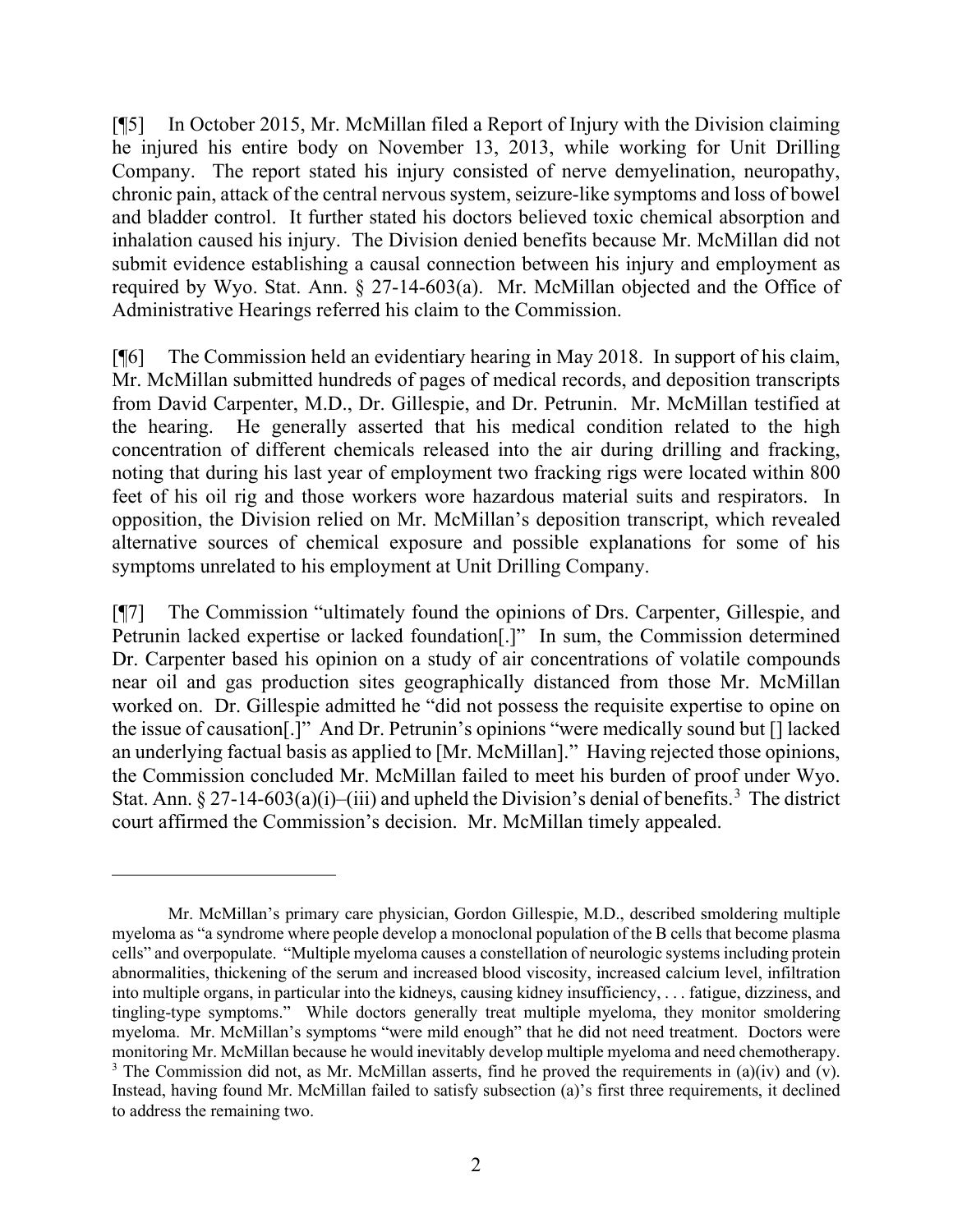#### *STANDARD OF REVIEW*

[¶8] "We review an administrative appeal as if it came directly from the administrative agency, giving no deference to the district court's ruling on the appeal." *Boyce v. State ex rel. Dep't of Workforce Servs., Workers' Comp. Div.*, 2017 WY 99, ¶ 20, 402 P.3d 393, 399 (Wyo. 2017) (citing *Price v. State ex rel. Wyo. Dep't of Workforce Servs., Workers' Comp. Div.*, 2017 WY 16, ¶ 7, 388 P.3d 786, 789 (Wyo. 2017)). The Wyoming Administrative Procedure Act governs our review and requires we "[h]old unlawful and set aside agency action, findings and conclusions found to be . . . [u]nsupported by substantial evidence in a case reviewed on the record of an agency hearing provided by statute." Wyo. Stat. Ann. § 16-3-114(c)(ii)(E) (LexisNexis 2019); *Camacho v. State ex rel. Dep't of Workforce Servs., Workers' Comp. Div.*, 2019 WY 92, ¶ 23, 448 P.3d 834, 843 (Wyo. 2019) (citation omitted) (where both parties present evidence, the substantial evidence test applies). "Findings of fact are supported by substantial evidence if, from the evidence preserved in the record, we can discern a rational premise for those findings." *Boyce*, ¶ 21, 402 P.3d at 399 (quoting *Price*, ¶ 7, 388 P.3d at 790). Because the Commission decided Mr. McMillan failed to meet his burden of proof,

> we will decide whether there is substantial evidence to support the [Commission]'s decision to reject the evidence offered by [Mr. McMillan] by considering whether that conclusion was contrary to the overwhelming weight of the evidence in the record as a whole. If, in the course of its decision making process, the [Commission] disregards certain evidence and explains its reasons for doing so based upon determinations of credibility or other factors contained in the record, its decision will be sustainable under the substantial evidence test. Importantly, our review of any particular decision turns not on whether we agree with the outcome, but on whether the [Commission] could reasonably conclude as it did, based on all the evidence before it.

*Id.* ¶ 21, 402 P.3d at 399–400 (quoting *Price*, ¶ 7, 388 P.3d at 790).[4](#page-3-0)

#### *DISCUSSION*

[¶9] Mr. McMillan contends the Commission's reasons for rejecting Dr. Carpenter's and Dr. Petrunin's causation opinion were not valid and, thus, the Commission's decision is

<span id="page-3-0"></span><sup>4</sup> Though Mr. McMillan characterizes aspects of the Commission's decision as arbitrary and capricious, his arguments are more appropriately addressed under the substantial evidence standard. *See Dale v. S & S Builders*, *LLC*, 2008 WY 84, ¶¶ 23–24, 188 P.3d 554, 561 (Wyo. 2008) (explaining the arbitrary and capricious standard is a "safety net" that "should not be employed in areas where the more specifically defined standards provide sufficient relief").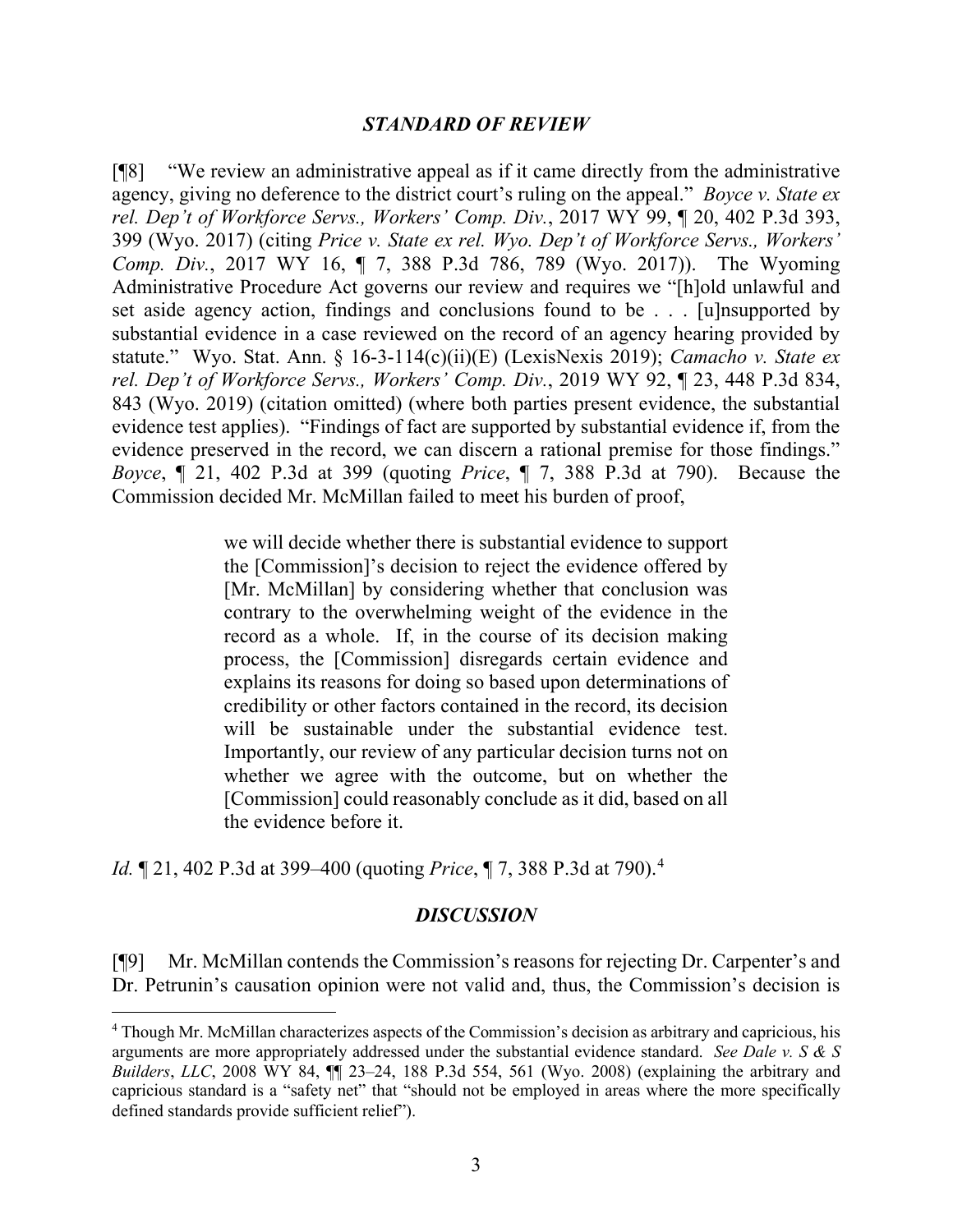contrary to the overwhelming weight of the evidence. He concedes the Commission rationally rejected Dr. Gillespie's opinion.

[¶10] The parties do not dispute Mr. McMillan's burden of proof. Mr. McMillan bore "the burden of proving the elements of [his] claim by a preponderance of the evidence." *Sanchez v. State ex rel. Wyoming Workers' Safety & Comp. Div.*, 2006 WY 64, ¶ 7, 134 P.3d 1255, 1257 (Wyo. 2006) (citation omitted). Because his injury occurred over a substantial period of time, Wyo. Stat. Ann. § 27-14-603(a) enhanced his burden. *Id.* ¶ 10, 134 P.3d at 1258 (citing *Yenne-Tully v. Workers' Safety & Comp. Div., Dept. of Empl.*, 12 P.3d 170, 172 (Wyo. 2000)) (footnote omitted). Mr. McMillan had "to prove by competent medical authority that his claim arose out of and in the course of his employment [for Unit Drilling Company]" and he had "to prove by a preponderance of evidence that":

> (i) There is a direct causal connection between the condition or circumstances under which the work is performed and the injury;

> (ii) The injury can be seen to have followed as a natural incident of the work as a result of the employment;

> (iii) The injury can fairly be traced to the employment as a proximate cause;

> (iv) The injury does not come from a hazard to which employees would have been equally exposed outside of the employment; and

> (v) The injury is incidental to the character of the business and not independent of the relation of employer and employee.

Wyo. Stat. Ann.  $\S 27$ -14-603(a) (LexisNexis 2019).<sup>[5](#page-4-0)</sup> We have recognized that because these statutory requirements "are closely related," the same evidence often pertains to several elements. *Sanchez*, ¶ 10, 134 P.3d at 1258–59 (quoting *Sinclair Trucking v. Bailey*,

Wyo. Stat. Ann. § 27-14-102(a)(xi) (LexisNexis 2019).

<span id="page-4-0"></span><sup>5</sup> The Workers' Compensation Act defines an "injury":

<sup>&</sup>quot;Injury" means any harmful change in the human organism other than normal aging and includes damage to or loss of any artificial replacement and death, arising out of and in the course of employment while at work in or about the premises occupied, used or controlled by the employer and incurred while at work in places where the employer's business requires an employee's presence and which subjects the employee to extrahazardous duties incident to the business.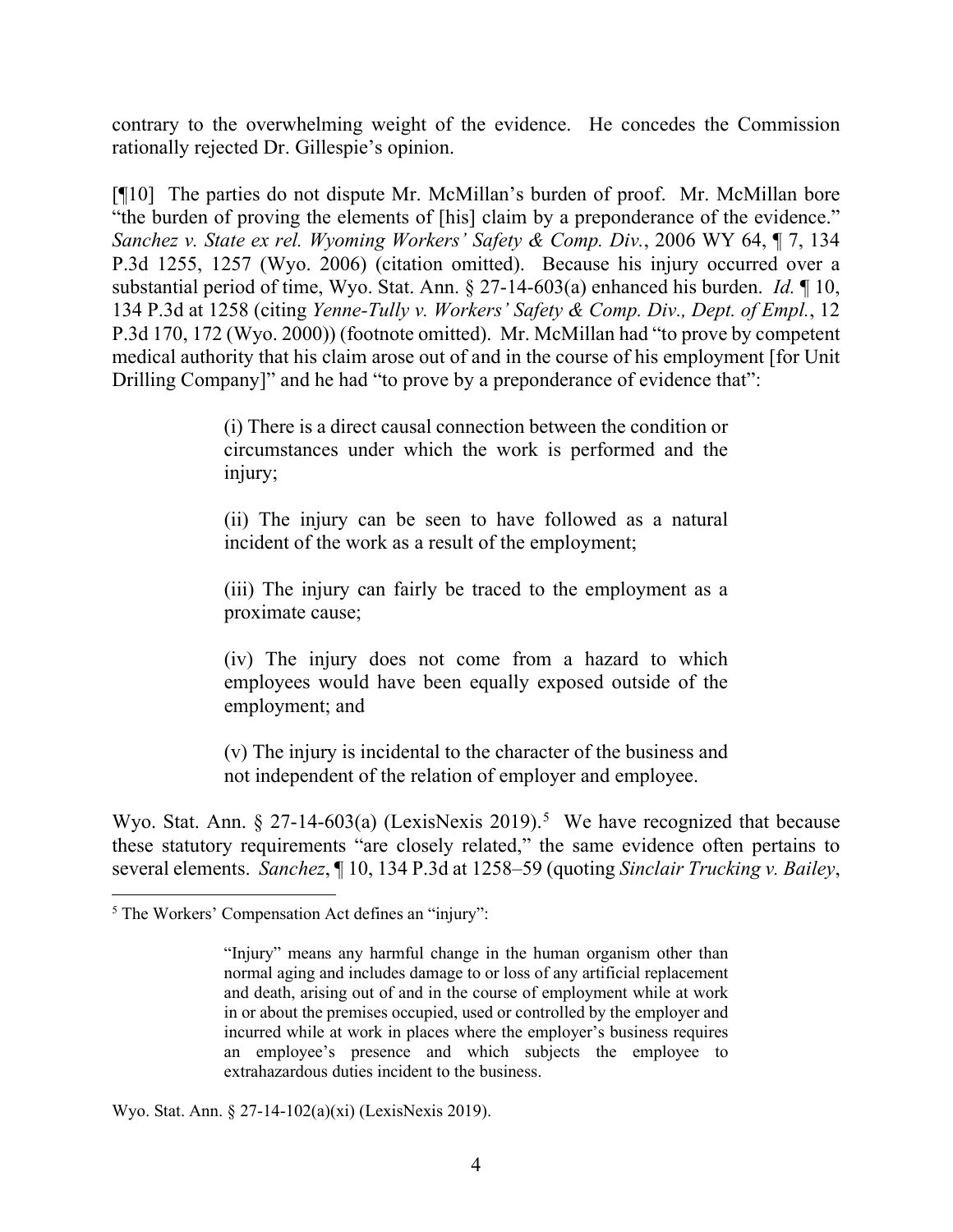848 P.2d 1349, 1353 (Wyo. 1993), *overruled on other grounds by Newman v. State ex rel. Wyo. Workers' Safety & Comp. Div.*, 2002 WY 91, ¶ 24, 49 P.3d 163, 172 (Wyo. 2002)).

[¶11] The Commission may disregard an expert medical opinion related to causation "if it 'finds the opinion unreasonable, not adequately supported by the facts upon which the opinion is based, or based upon an incomplete or inaccurate medical history[.]'" *Boyce*, ¶ 26, 402 P.3d at 400–01 (quoting *Price*, ¶ 15, 388 P.3d at 791–92). "In weighing the medical opinion testimony, the fact finder considers: (1) the opinion; (2) the reasons, if any, given for it; (3) the strength of it; and (4) the qualifications and credibility of the witness or witnesses expressing it." *Anastos v. Gen. Chem. Soda Ash*, 2005 WY 122, ¶ 20, 120 P.3d 658, 666 (Wyo. 2005) (quoting *Bando v. Clure Bros. Furniture*, 980 P.2d 323, 329–30 (Wyo. 1999)). Here, the Commission primarily focused on the first and second considerations in reviewing Dr. Carpenter's and Dr. Petrunin's opinions.

# **Dr. Carpenter**

[¶12] Dr. Carpenter offered the opinion at issue after counsel represented to him Mr. McMillan "has been diagnosed with multiple myeloma bone cancer, Hashimoto thyroiditis, adrenal issues, endocrine issues[,] [] migraines[,]" and "several neurological diseases that are mimicking multiple sclerosis and polyneuropathy and fibromyalgia." Dr. Carpenter found it noteworthy Mr. McMillan had been diagnosed with multiple myeloma because benzene exposure increased the risk of developing such cancer. He opined Mr. McMillan had been exposed to high levels of benzene because studies reflected benzene was elevated at fracking sites in Wyoming. Though Dr. Carpenter acknowledged his study focused on fracking sites, he asserted benzene exposure would also come from drilling sites.<sup>[6](#page-5-0)</sup> Mr. McMillan's multiple myeloma was, in Dr. Carpenter's opinion, "consistent with his work over many years" at the drilling site. Dr. Carpenter opined Mr. McMillan's other symptoms—fatigue, neuropathies, and weakness—were consistent with exposure to volatile organics. He had no question it was more likely than not Mr. McMillan's employment in the oil and gas industry had been a major risk factor for development of these diseases.

[¶13] Dr. Carpenter based his opinion on the results of a study initiated by a grass roots organization. The study stemmed from perceived problems with federal and state monitoring programs, which collected samples over long periods of time and averaged them, potentially missing higher periodic releases of chemicals that had adverse health effects on community members living nearby. The study therefore focused on capturing single episodic emissions under a limited set of circumstances. In the study, community members who lived near drilling sites, fracking sites, and compressor stations collected air

<span id="page-5-0"></span><sup>6</sup> Drilling and fracking operations each occur at an oil or gas well site. The well is drilled before it is fracked. Consequently, well sites at different locations may be engaged in different operations at any given point in time.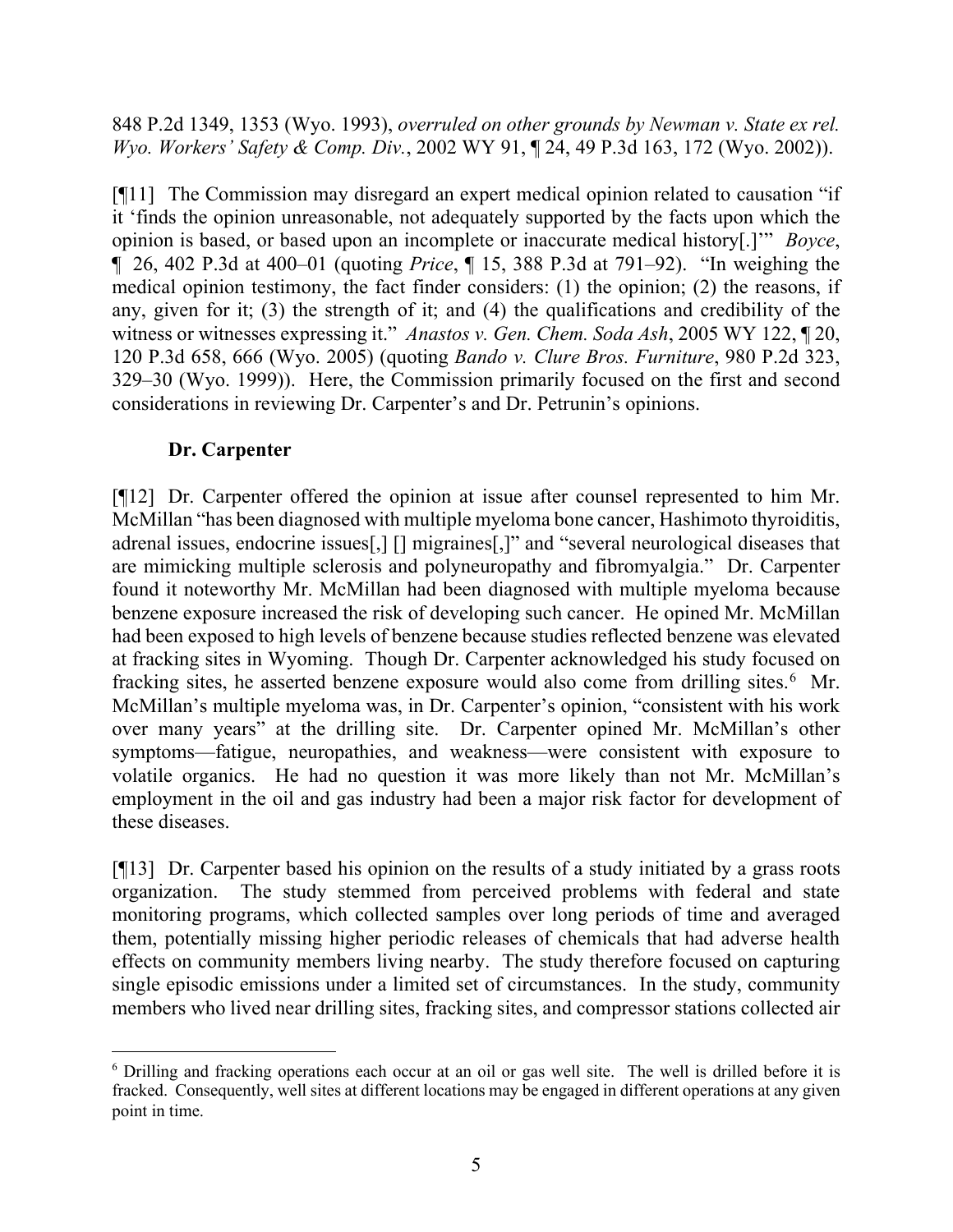samples when they noticed visible emissions, noises, or smells coming from the site, when people felt sick, or when there was a lot of activity around the site. They also placed formaldehyde "badges" on trees and fences in the community. The study included two sites in Wyoming, one in Park County and one in Fremont County, but none in Sublette County where Mr. McMillan worked.

[¶14] The study identified eight compounds that, when measured, exceeded minimal risk levels set by the Agency for Toxic Substances and Disease Registry and the Environmental Protection Agency Integrated Risk Information System, indicating an excess risk of human disease. Samples from Park and Fremont County contained certain compounds above the minimal risk levels. Of particular relevance to Mr. McMillan's case, those compounds included benzene, a carcinogen known to increase the risk of leukemia, multiple myeloma, and other diseases of the blood forming system. They also included formaldehyde, a carcinogen known to cause cancer of the upper respiratory system.

[¶15] The Commission generally agreed with Dr. Carpenter "that extended high exposure to toxic chemicals" increases the risk of various ailments. But it rejected the proposition that the study results applied to Mr. McMillan, noting the following issues with the study and Dr. Carpenter's reliance on it to render his opinion:

- The data collection was not scientifically controlled and Dr. Carpenter was not involved in the collection or control of the data.
- The study focused on "captur[ing] single episodic emissions near fracking sites[,]" but Mr. McMillan testified he worked on a drilling rig.
- The study did not occur in Sublette County where Mr. McMillan worked.
- The study included a "relatively small sample size of seven wells[.]"
- "[N]o evidence was presented that the ground emissions across other counties in Wyoming were identical. At best, Dr. Carpenter assumed the same toxic chemicals would be present if the same sh[ale] formation existed county to county[,]" but there was no geological evidence "that the same sh[ale] formation traversed the counties."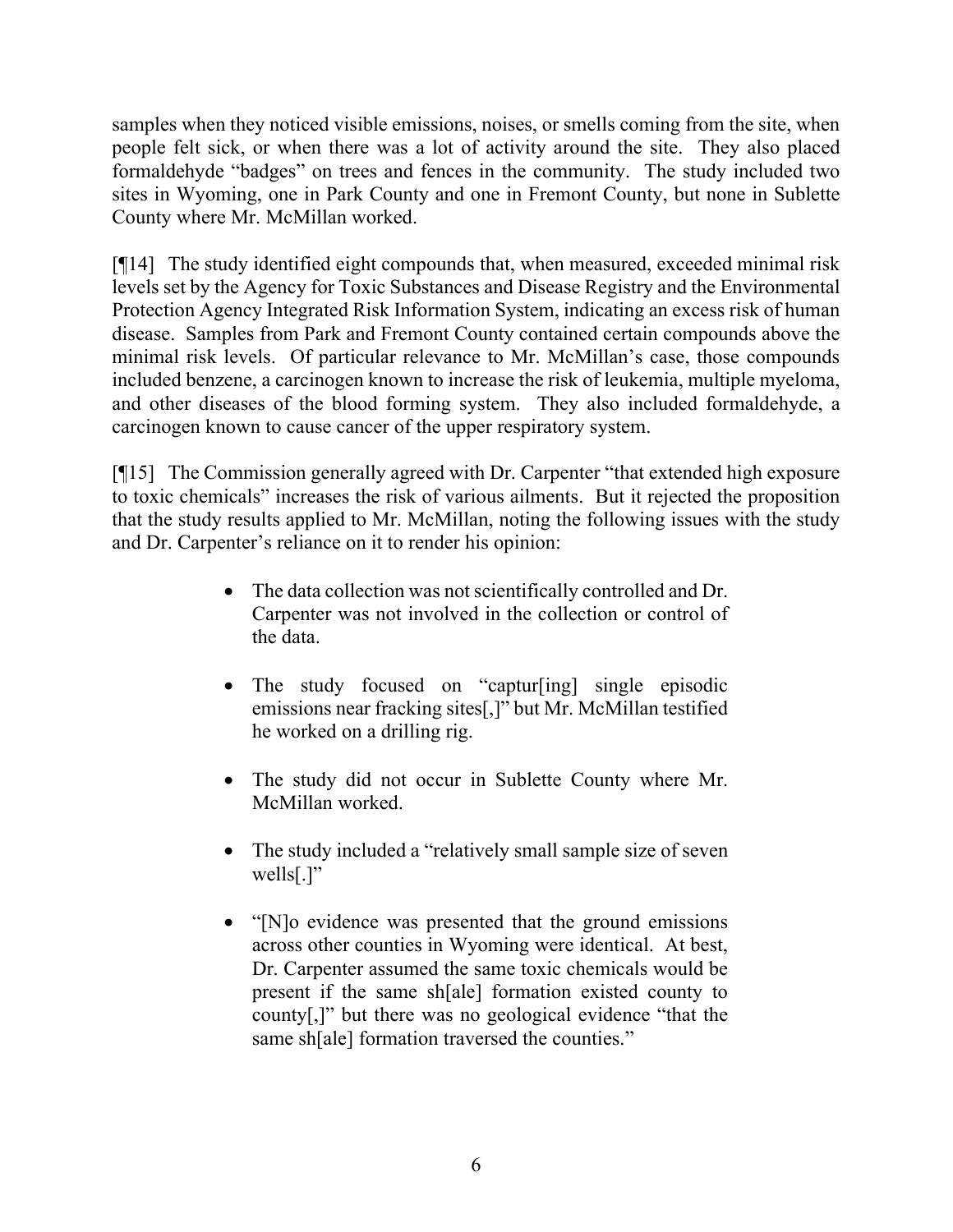• Mr. McMillan's extent of exposure was unclear as he "was only present on the site for a year and a half maximum based upon [his] work schedule and testimony."

[¶16] Because Dr. Carpenter had no specific knowledge as to Mr. McMillan's exposure, the Commission found his conclusory opinion overbroad and without foundation. It noted no compelling evidence linked Mr. McMillan's exposure in Sublette County to his injuries. It further noted "Dr. Carpenter had no personal knowledge of [Mr. McMillan's] exposure as he never met with [Mr. McMillan], [he] did not specifically correlate [Mr. McMillan's] drill site to specific exposure, nor had a toxicologist report confirmed exposure" (even though Dr. Gillespie recommended Mr. McMillan see a toxic neurologist). Finally, without proof of the benzene level in Sublette County, the Commission questioned whether Mr. McMillan's "twenty-year history of smoking a pack of cigarettes a day, could have caused his [b]enzene exposure as [b]enzene is a byproduct of cigarette combustion."

[¶17] In reviewing the Commission's decision, we must bear in mind the Commission's purpose and role in a complex case like this:

> The Wyoming Legislature established the Medical Commission with the implicit recognition that "many contested claims involve complex medical issues." When presented with expert medical testimony, the Commission, "as the trier of fact, is responsible for determining relevancy, assigning probative value, and ascribing the relevant weight to be given to the testimony." If the Commission had a reasonable basis for concluding as it did, this Court does not "invade the province of the trier of fact by reaching a different conclusion on appeal."

*Leib v. State, ex rel., Dep't of Workforce Servs., Workers' Comp. Div.*, 2016 WY 53, ¶ 20, 373 P.3d 420, 426 (Wyo. 2016) (quoting *In re Worker's Comp. Claim of McIntosh v. State ex rel. Wyo. Workers' Safety & Comp. Div.*, 2013 WY 135, ¶ 38, 311 P.3d 608, 617 (Wyo. 2013)) (internal citations omitted).

[¶18] The Commission thoroughly explained its reasons for disregarding Dr. Carpenter's opinion, and reasonably found his opinion inadequate. The Commission's factual concerns about the study and its application to Mr. McMillan are plainly supported by the record. Those issues undermined the foundation for Dr. Carpenter's opinion.

[¶19] To the extent the Commission disregarded Dr. Carpenter's opinion because he never met Mr. McMillan, the Commission's decision is not, as Mr. McMillan suggests, at odds with the Commission's decision we affirmed in *Leib*, 373 P.3d 420. There the claimant and the Division each submitted an opinion from a different doctor who had not physically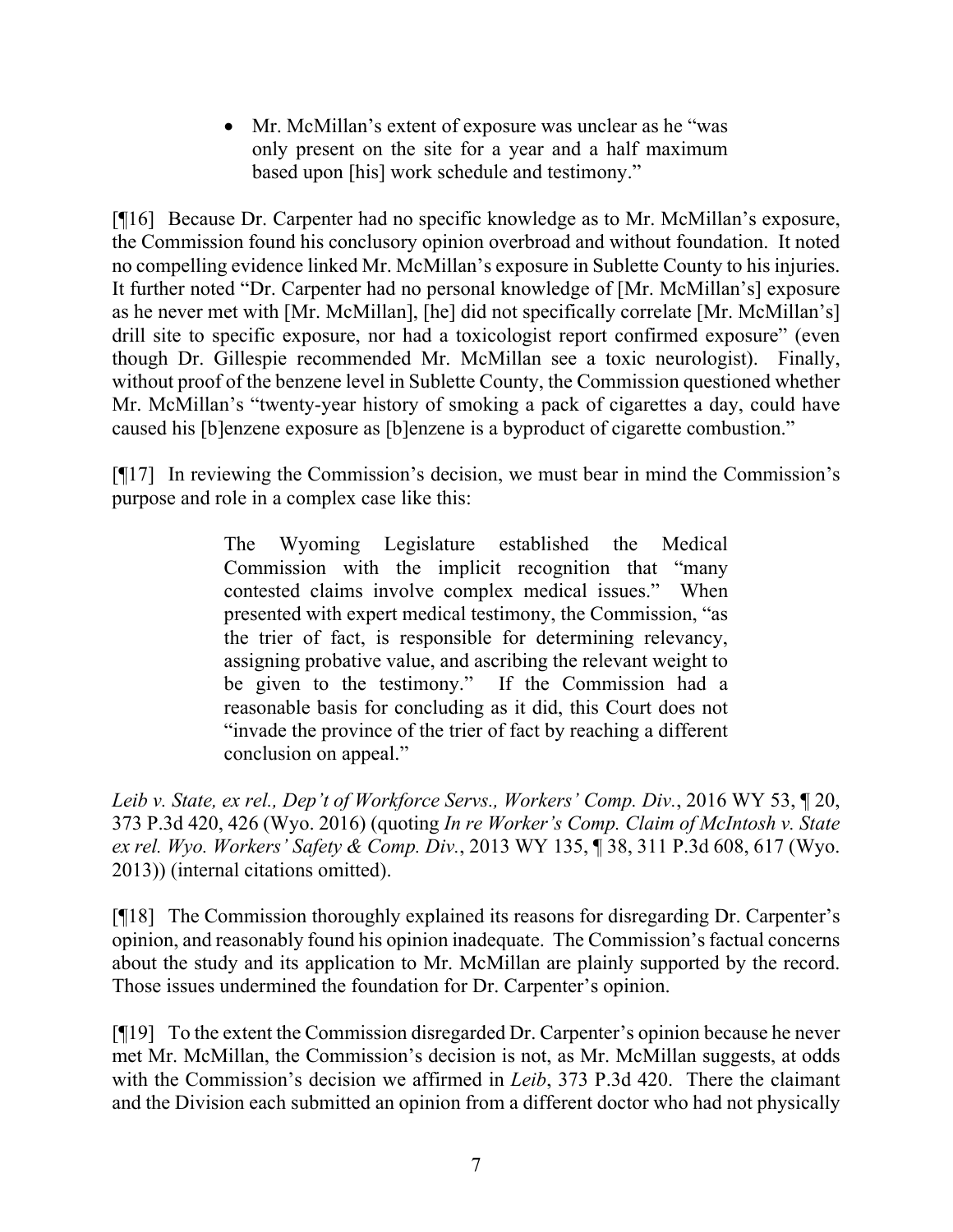examined the claimant. *Id.* ¶ 8, 373 P.3d at 422. The Commission found the Division's expert more credible than the claimant's given his credentials and experience. *Id.* ¶ 9, 373 P.3d at 422–23. That both doctors could render an opinion without physically examining the claimant was not at issue. *Id.* ¶ 22, 373 P.3d at 427. Here, the Commission expressed concern that Dr. Carpenter did not have sufficient knowledge about Mr. McMillan's exposure either through meeting him or examining adequate records about his exposure, thus distinguishing this case from *Leib* where the records were sufficient for the medical expert to form a sound opinion.

[¶20] Dr. Carpenter's lack of knowledge about Mr. McMillan's chemical exposure was particularly significant given the record. Dr. Carpenter testified cancer usually appears "between 5 and 30 years later," but he offered his opinion approximately six years after Mr. McMillan began his employment with Unit Drilling Company and did not acknowledge Mr. McMillan had only worked for Unit Drilling Company for two and a half years, amounting to a total of one and a half years on site. In addition, the Commission found several alternative sources of chemical exposure in Mr. McMillan's background. Specifically, he "had worked at a polymer plant making glue bases and latex" where he wore a hazardous material suit and chemical-resistant respirator. He "experienced one prior workers' compensation injury while working on a grass seed farm when he had an allergic reaction from inhaling grass seed dust while driving an open swather during the harvest." And, as noted above, the record reflected he had a history of smoking.<sup>[7](#page-8-0)</sup> Finally, the Commission questioned whether Mr. McMillan's "chronic use" of the medication Acyclovir explained some of his symptoms. $8$  Even setting aside the foundational problems with Dr. Carpenter's opinion, there remained a more substantive question regarding Mr. McMillan's extent of exposure while working for Unit Drilling Company relative to his other sources of chemical exposure and his medication use.

[¶21] Because the Commission had a reasonable basis for concluding as it did with respect to Dr. Carpenter's opinion, we turn to Dr. Petrunin's opinion.

<span id="page-8-0"></span><sup>&</sup>lt;sup>7</sup> Mr. McMillan suggests the Commission erred in this respect because he denied smoking. At Dr. Petrunin's deposition, counsel pointed out that Mr. McMillan's medical records contained conflicting statements about whether he smoked. The "Social History" section stated "he has a previous history of cigarette smoking roughly 20 pack-years, he quit in 2009." The "Health Maintenance" section stated he was "never [a] smoker." Dr. Petrunin testified the "Social History" information, which he personally dictated, was accurate. We will not second guess the Commission's decision to credit Dr. Petrunin's testimony about the medical records over Mr. McMillan's assertion he never smoked. *Boyce*, ¶ 26, 402 P.3d at 400–01.

<span id="page-8-1"></span><sup>&</sup>lt;sup>8</sup> We disagree with Mr. McMillan's contention that there was no evidence of his "chronic use" of Acyclovir. Mr. McMillan's deposition testimony and his hearing testimony reflect he took Acyclovir "consistently" for more than six years. Semantics aside, the Commission reasonably questioned whether Acyclovir accounted for some of his symptoms.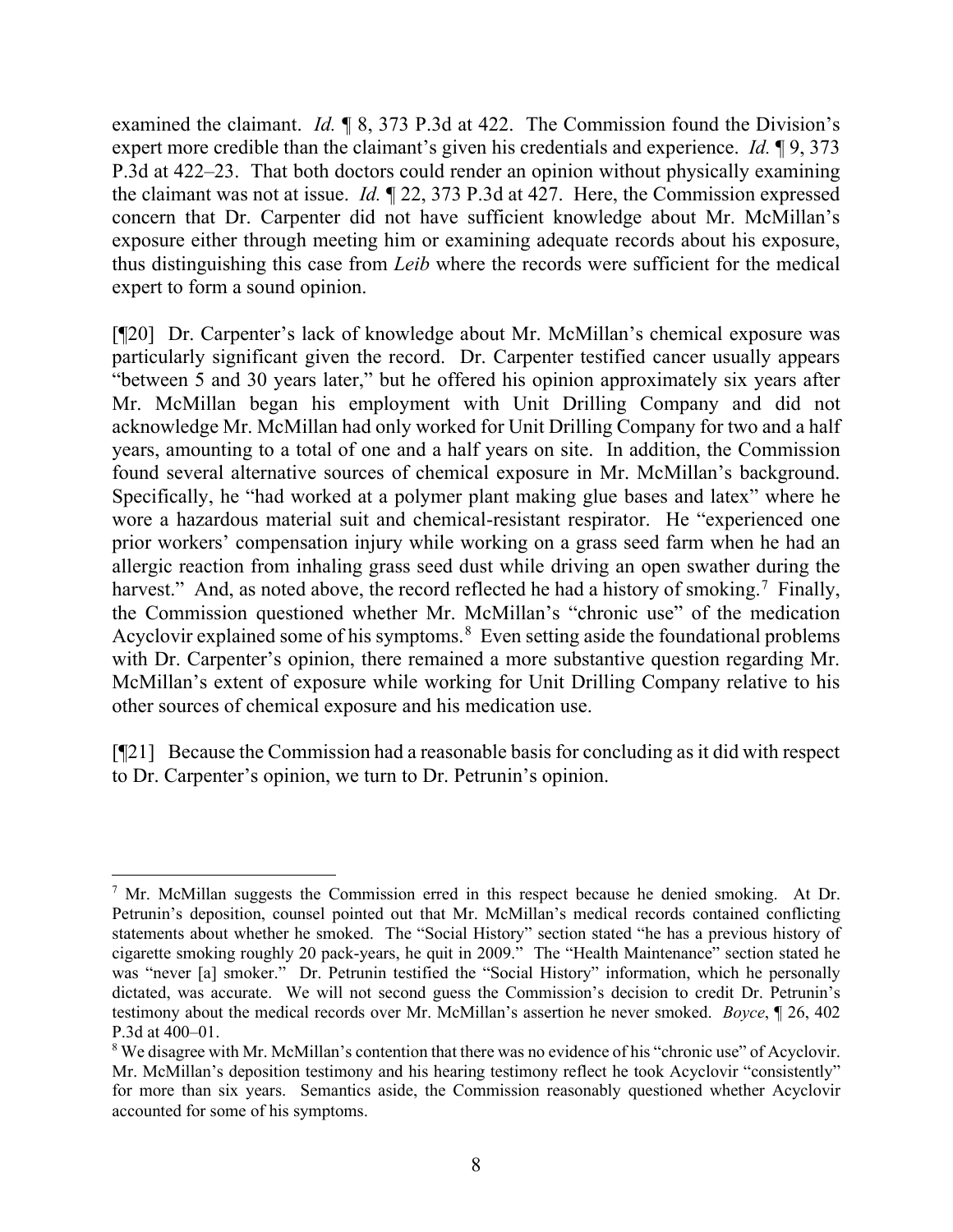## **Dr. Petrunin**

[¶22] Dr. Petrunin, the board-certified medical oncologist who diagnosed Mr. McMillan with smoldering multiple myeloma, provided background information about Mr. McMillan's diagnosis, symptoms, and treatment. He offered the opinion at issue in the course of discussing whether Mr. McMillan's recent complaints of fatigue and pain were connected to the protein spike reflected in his lab work. Dr. Petrunin testified he would only be able to determine if they were connected after Mr. McMillan began chemotherapy.

[¶23] Counsel then asked Dr. Petrunin, "If that connection is made can you give an opinion as to what caused the monoclonal condition at that point?" He responded: "Well, given [Mr. McMillan's] age being 42, 43 years old, very atypical for patients with the diagnosis of multiple myeloma. And also knowing his exposure to drilling chemicals, I would have to *assume* that that was the chronic antigen stimulation that ultimately *might*  have caused his plasma cell dyscrasia." (Emphasis added.) Counsel followed up, "Are there any chemicals that you are aware of used in the oil industry that could cause this or is it just kind of more of a broad statement?" Dr. Petrunin did not "know of anything specifically. Not any one particular agent comes to mind." He thought it was "more of a broad exposure."

[¶24] The Commission afforded Dr. Petrunin's opinion little weight because he based it on an assumption, and he painted his chemical exposure statement with a broad brush. Dr. Petrunin had no specific factual knowledge about Mr. McMillan's chemical exposure. For the Commission, his certainty that exposure caused Mr. McMillan's illness could not overcome those underlying problems.

[¶25] The Commission's rationale for disregarding Dr. Petrunin's opinion is consistent with our precedent and reasonable in light of the record before the Commission. We have recognized that assumptions about chemical exposure, like Dr. Petrunin's, cannot carry a claimant's burden. *See Spletzer v. State ex rel. Wyoming Workers' Safety & Comp. Div.*, 2005 WY 90, ¶¶ 21–22, 116 P.3d 1103, 1112 (Wyo. 2005) (upholding the Commission's rejection of a medical expert's assumption about claimant's chemical exposure); *see also Stevens v. State ex rel. Dep't of Workforce Servs., Workers' Safety & Comp. Div.*, 2014 WY 153, ¶ 59, 338 P.3d 921, 934 (Wyo. 2014) (citation omitted) ("[S]peculative medical testimony is insufficient to satisfy a claimant's burden of proof."); *Corman v. State ex rel. Wyo. Workers' Comp. Div.*, 909 P.2d 966, 972 (Wyo. 1996) (citation omitted) ("A claimant cannot prevail if factors necessary to prove his claim are left to conjecture."). We have also recognized that a medical expert's word choice is critical and "opinions expressed in terms of 'can,' 'could,' or 'possibly' are insufficient to meet a claimant's burden of proof." *See Baker v. State ex rel. Dep't of Workforce Servs., Workers' Comp. Div.*, 2017 WY 60,